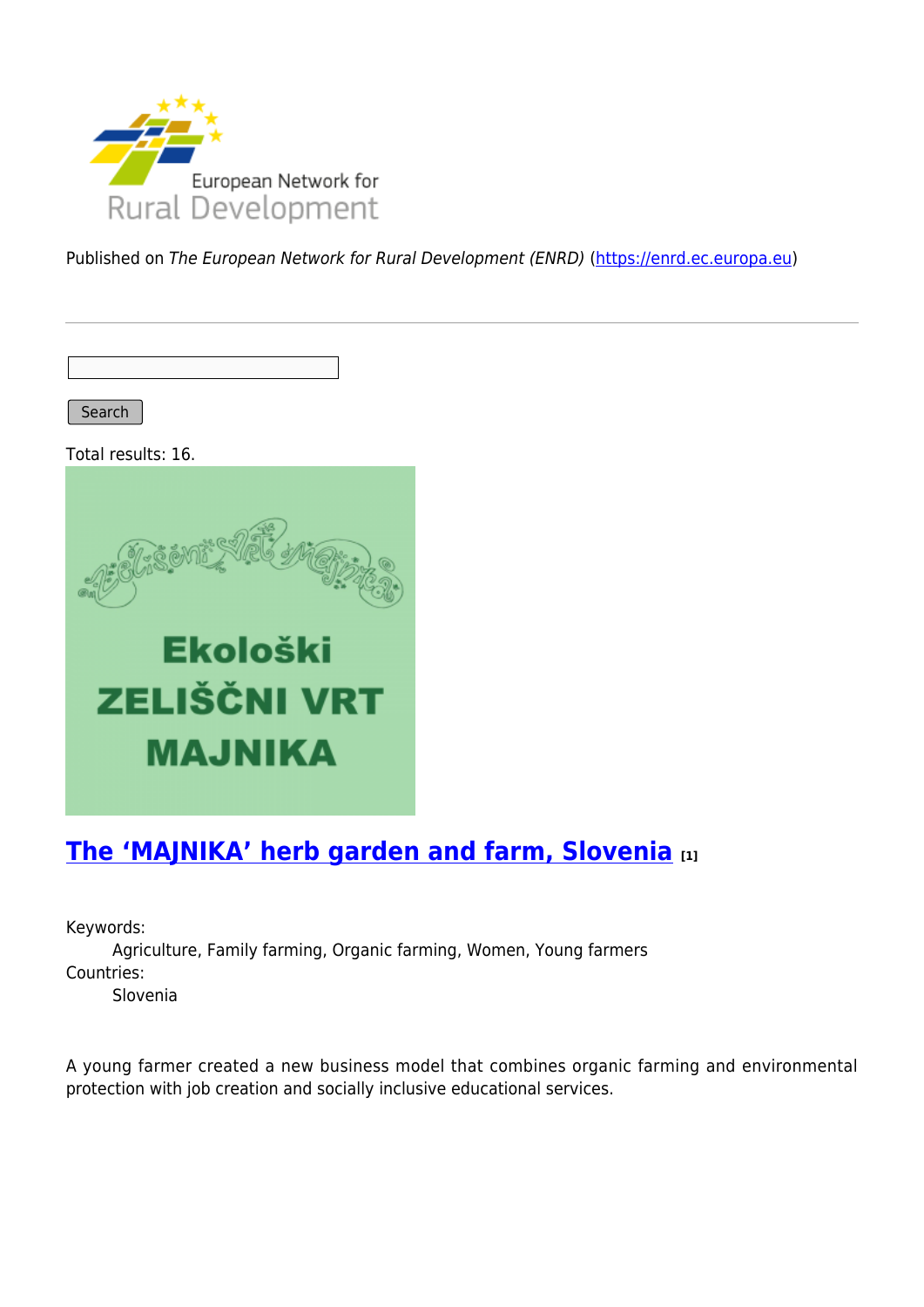

# **[Sustainable development in Geopark - Finland](https://enrd.ec.europa.eu/projects-practice/sustainable-development-geopark-finland_en) [2]**

Keywords:

Digitisation, Nature conservation, Protected areas, Rural Inspiration Awards: nominees, Tourism Countries:

Finland

The project aim was for the Lauhanvuori-Hämeenkangas region to reach UNESCO Global Geopark status and this was achieved in summer 2020. Through project activities regional municipalities, Metsähallitus, Natural Resources Institute Finland, companies, associations, educational institutions and individual residents have worked together to develop the region and to construct a sustainable nature tourism destination.



# **[ReWI Visions \(Resource Wise Visions\) - Finland](https://enrd.ec.europa.eu/projects-practice/rewi-visions-resource-wise-visions-finland_en) [3]**

Keywords: Bioeconomy, Entrepreneurship, Rural Inspiration Awards: nominees, Youth Countries: Finland

The ReWI project inspires young people to examine entrepreneurship from the perspective of the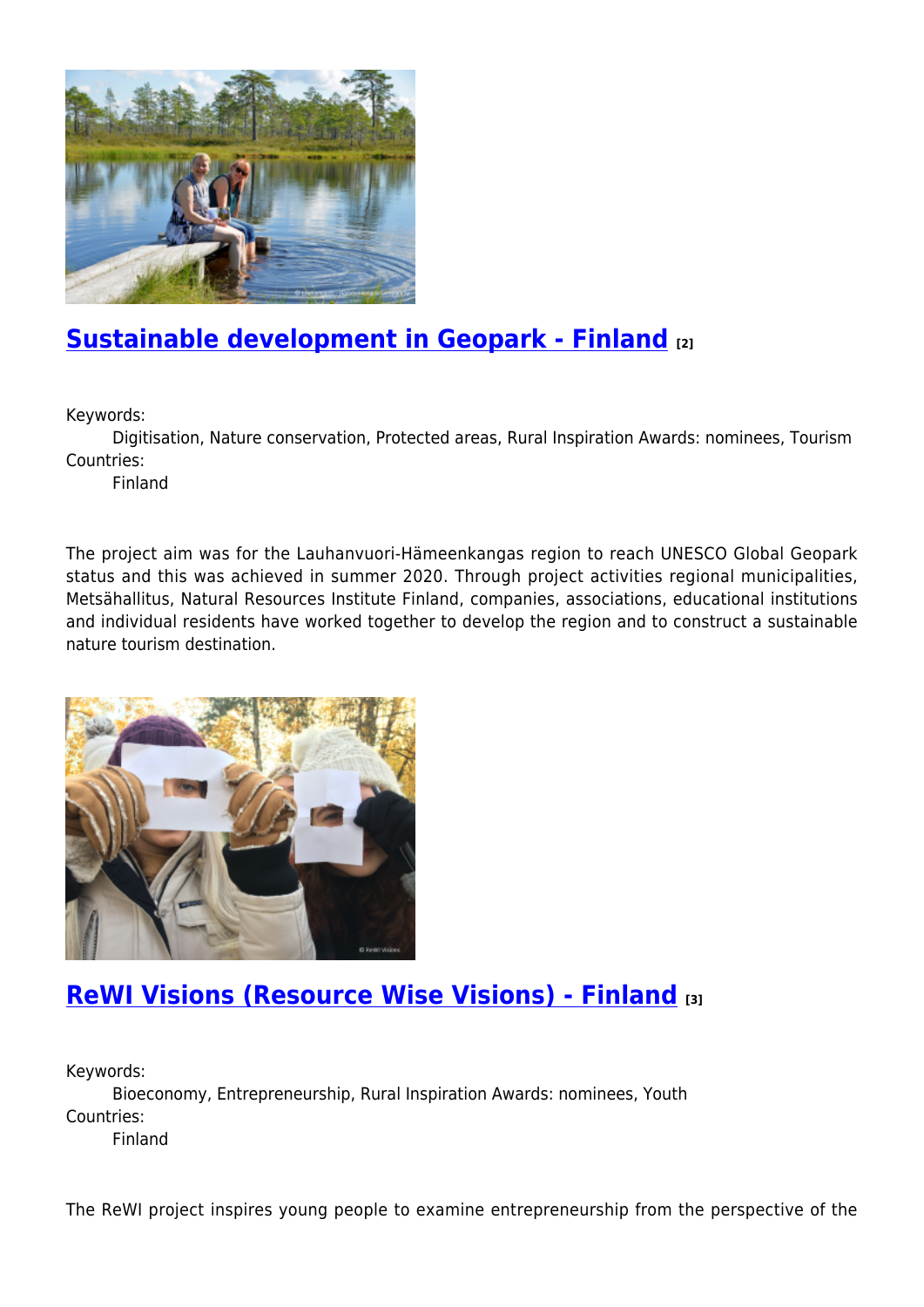circular economy. The project has opened up a wide range of opportunities for young people, resulting in 40 new circular economy enterprises.



## **[Digitally Visiting - Finland](https://enrd.ec.europa.eu/projects-practice/digitally-visiting-finland_en) [4]**

Keywords:

Digitisation, Education & lifelong learning, Information & Communications Technology (ICT), Rural Inspiration Awards: nominees

Countries:

Finland

The Digitally Visiting project has pioneered digital skill development in Central Finland. The project has demonstrated that there is a large need for local digital support to develop residents' digital skills, especially in remote rural regions. The project encouraged and guided rural residents to use electronic services and so has contributed to making rural living in Central Finland more appealing.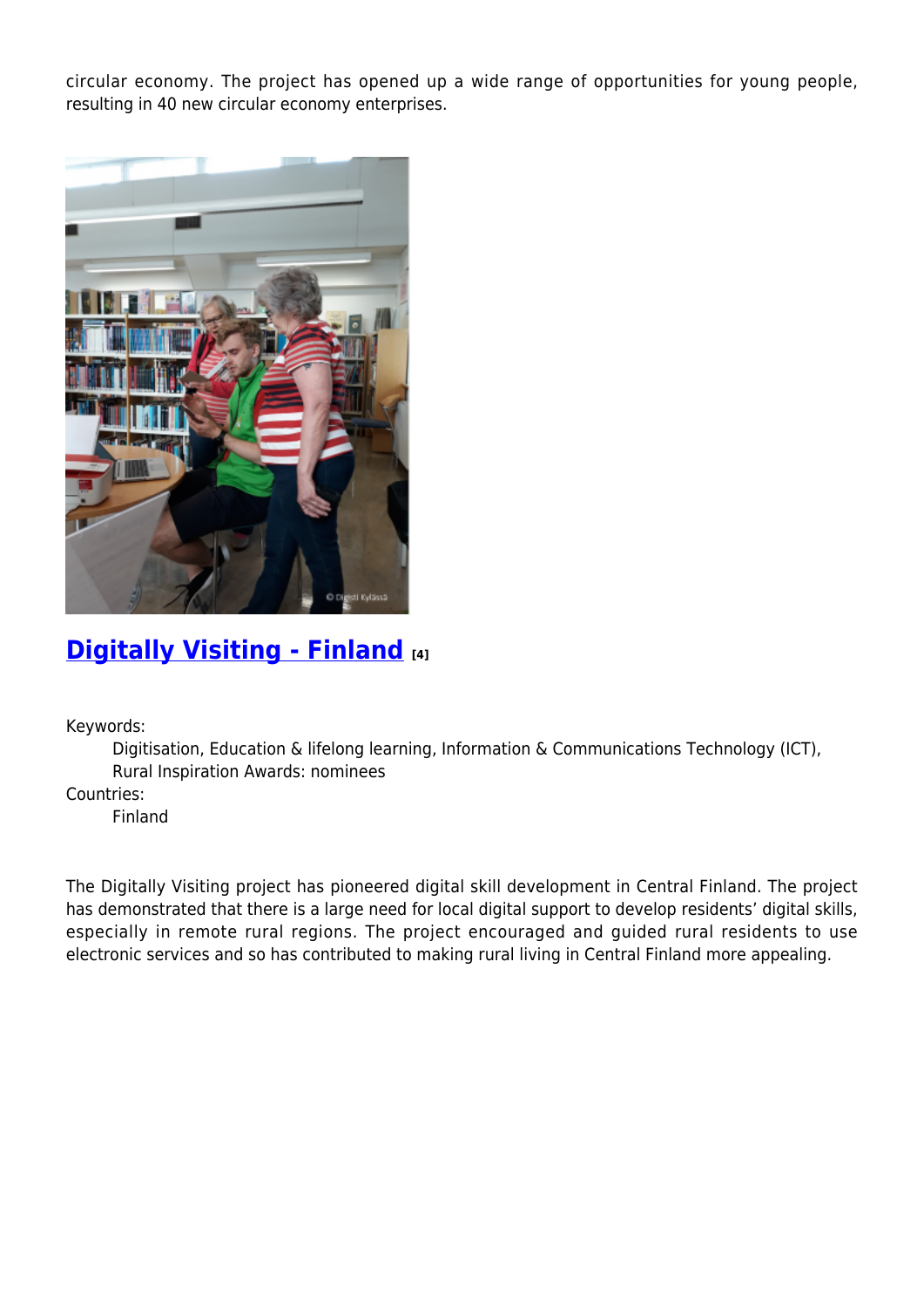

# **[Grily Naturae - kmetija Osterc – Investing in organic](https://enrd.ec.europa.eu/projects-practice/grily-naturae-kmetija-osterc-investing-organic-lavender-production_en) [lavender production](https://enrd.ec.europa.eu/projects-practice/grily-naturae-kmetija-osterc-investing-organic-lavender-production_en) [5]**

Keywords:

Added value, Agriculture, Direct marketing, Diversification, Entrepreneurship, Environmental protection, Family farming, Market development, Organic farming, Tourism

Countries:

Slovenia

A family farm converted to organic lavender farming in order to diversify their offer of products and services in an environmentally sustainable way.



**[The Černelič Biodynamic Farm](https://enrd.ec.europa.eu/projects-practice/cernelic-biodynamic-farm-0_en) [6]**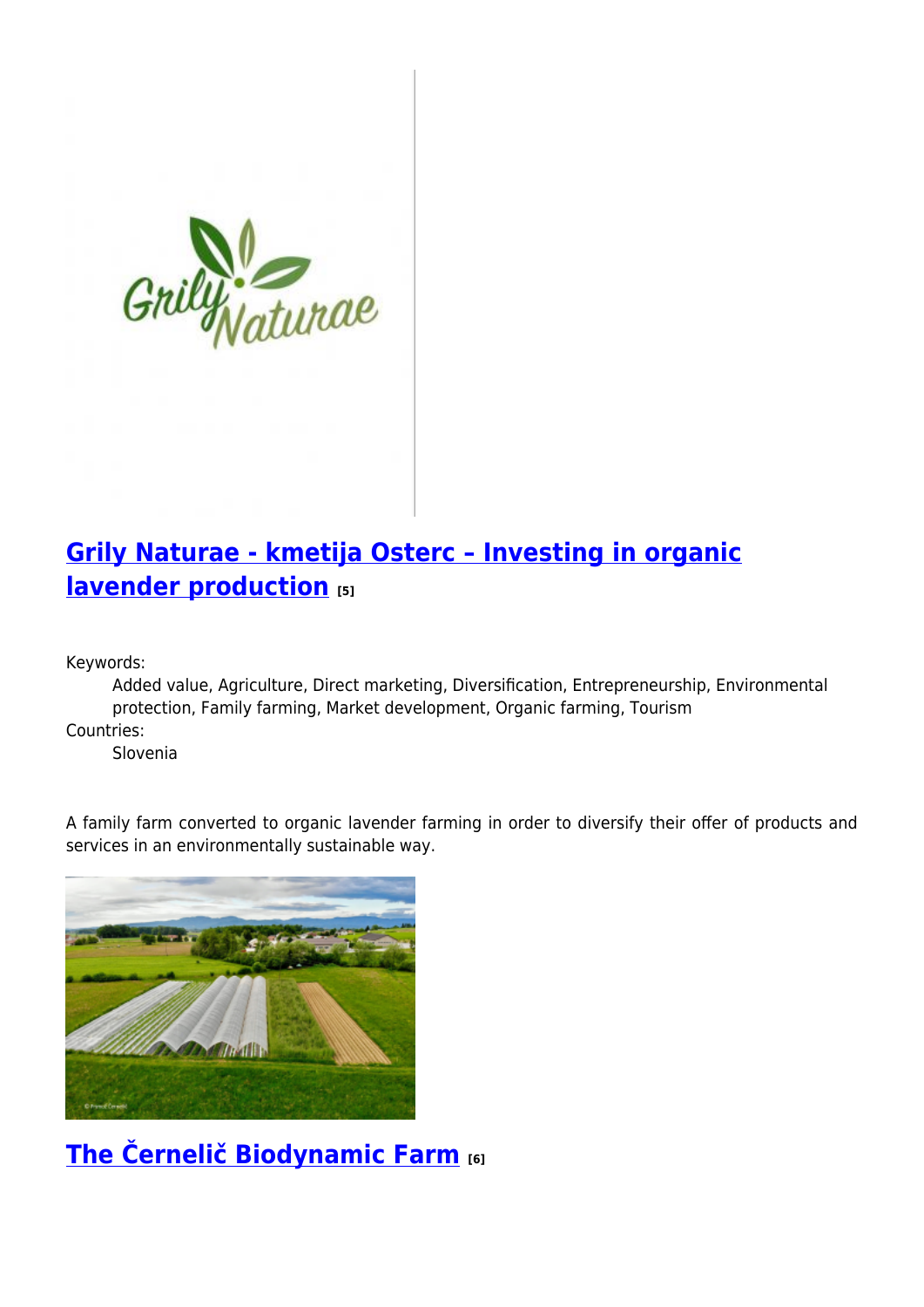### Keywords:

Agriculture, Biodiversity, Environmental sustainability, Organic farming, Product quality, Rural Inspiration Awards: nominees, Soil management

Countries:

Slovenia

Organic and biodynamic farms cooperate to jointly acquire conservation tillage equipment (subsoilers and no till seeding machine) to enhance soil quality, reduce pollution and maximise their soil's capacity to act as a carbon sink



# **[Finnish villages sequestering and storing carbon - Hiiltä](https://enrd.ec.europa.eu/projects-practice/finnish-villages-sequestering-and-storing-carbon-hiilta-sitovat-kylat_en) [sitovat kylät](https://enrd.ec.europa.eu/projects-practice/finnish-villages-sequestering-and-storing-carbon-hiilta-sitovat-kylat_en) [7]**

Keywords:

Climate change adaptation, Culture, Environmental protection, Rural Inspiration Awards: nominees

Countries:

Finland

Communities coming together to collaboratively develop locally suited, innovative actions to mitigate climate change in rural Finland.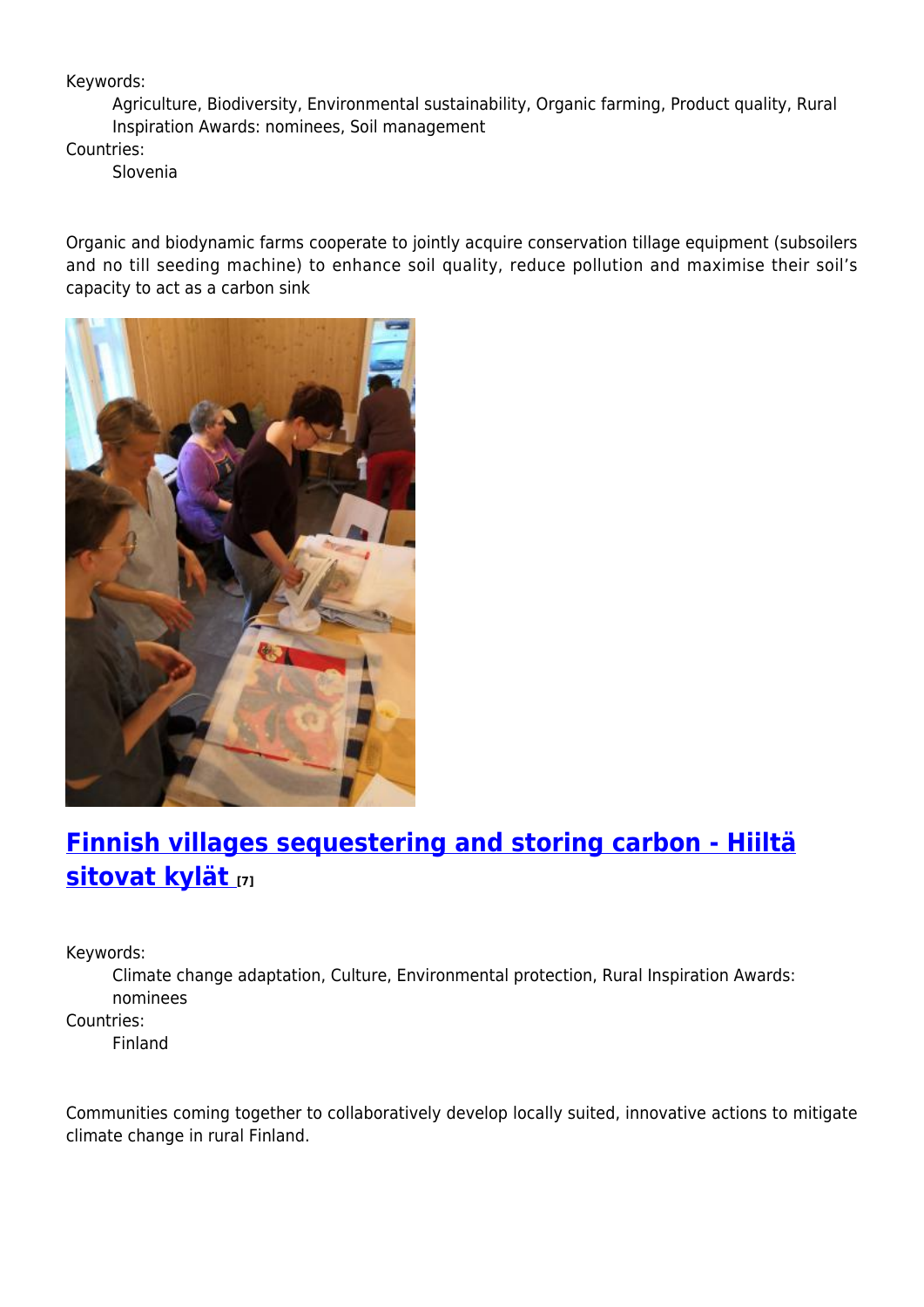

# **[Järviruoko - Developing the harvesting and use of the](https://enrd.ec.europa.eu/projects-practice/jarviruoko-developing-harvesting-and-use-common-reed_en) [common reed](https://enrd.ec.europa.eu/projects-practice/jarviruoko-developing-harvesting-and-use-common-reed_en) [8]**

Keywords:

Bioeconomy, Entrepreneurship, Environmental protection, Innovation, Rural Inspiration Awards: nominees

Countries:

Finland

In Finland, trialling the winter harvesting of the common reed provides a greater availability of sustainable resources with collateral environmental benefits.



# **[Organic farming in Austria](https://enrd.ec.europa.eu/projects-practice/organic-farming-austria_en) [9]**

Keywords:

Agriculture, Biodiversity, Environmental protection, Environmental sustainability, Organic farming

Countries:

Austria

The Organic farming measure in the Austrian Rural Development Programme (RDP) helps preserve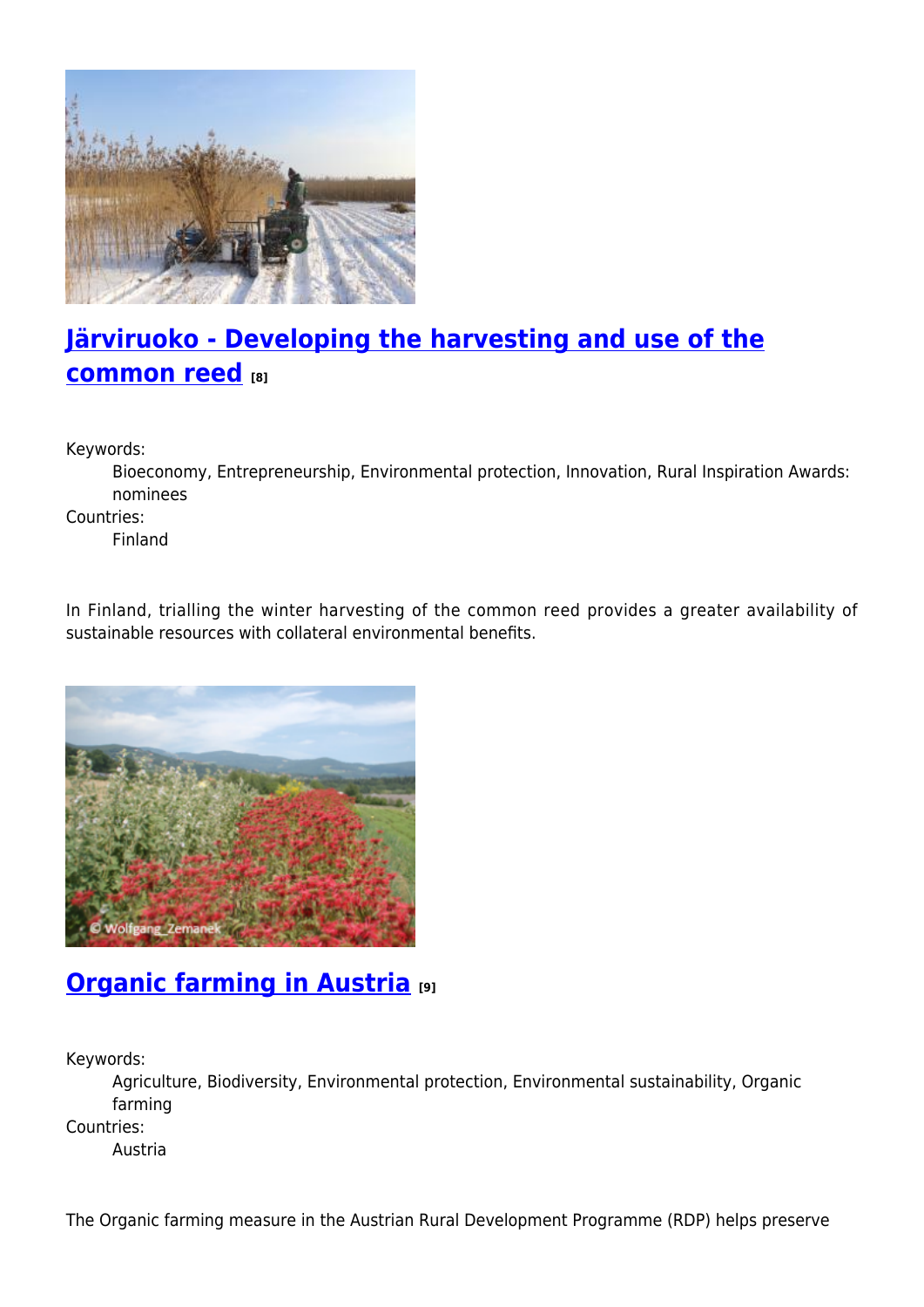and enhance biodiversity; establish nutrient cycles on farms and reduce input, while also increasing soil fertility.



### **[Renaturation of the "Mandlinger Moor"](https://enrd.ec.europa.eu/projects-practice/renaturation-mandlinger-moor_en) [10]**

Keywords:

Biodiversity, Environmental protection, Environmental sustainability, Nature conservation Countries:

Austria

Using the Rural Development Programme (RDP) to support the re-establishment of a moor by restoring its original hydrology and the propagation of the natural moor vegetation.

### **Pages**

**1**  $2$  [11]  $next$  [11]  $last \times [11]$ 

#### **Source URL:**

https://enrd.ec.europa.eu/projects-practice/\_en?project\_keywords\_filter=19753&amp%3Bamp%3Bproject\_country=All &amp%3Bamp%3Bfield\_enrd\_prj\_measure\_tid=All&amp%3Bamp%3Bfield\_enrd\_prj\_focus\_area\_tid=All&amp%3Bamp %3Bf%5B0%5D=im\_field\_enrd\_prj\_keywords%3A20473&amp%3Bf%5B0%5D=im\_field\_enrd\_prj\_keywords%3A19740& f%5B0%5D=im\_field\_enrd\_prj\_keywords%3A20472&f%5B1%5D=im\_field\_enrd\_prj\_keywords%3A19751&f%5B2%5D=i m\_field\_enrd\_prj\_keywords%3A20655&f%5B3%5D=sm\_enrd\_eu\_countries%3ASlovakia&f%5B4%5D=im\_field\_enrd\_prj keywords%3A19742&f%5B5%5D=im\_field\_enrd\_prj\_measure%3A17102&f%5B6%5D=sm\_enrd\_eu\_countries%3AFinla nd&f%5B7%5D=sm\_enrd\_eu\_countries%3ASlovenia&f%5B8%5D=im\_field\_enrd\_prj\_keywords%3A20467&f%5B9%5D= im\_field\_enrd\_prj\_keywords%3A19720&f%5B10%5D=im\_field\_enrd\_prj\_keywords%3A19718&f%5B11%5D=sm\_enrd\_e u countries%3AAustria&f%5B12%5D=im\_field\_enrd\_prj\_keywords%3A20509&f%5B13%5D=im\_field\_enrd\_prj\_measur e%3A17098